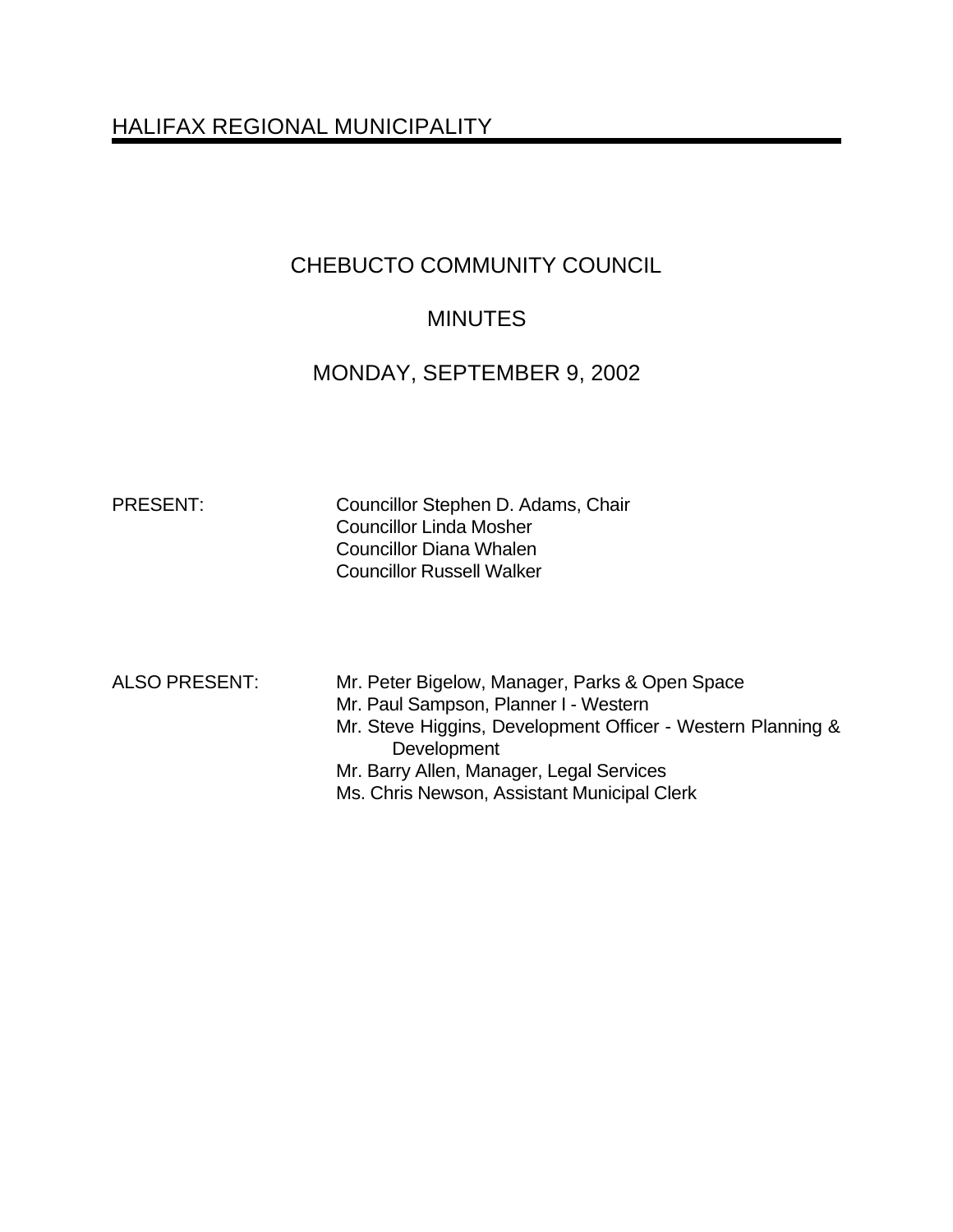# **TABLE OF CONTENTS**

| 1.  |                                                             |                                                                                                                                        |  |  |
|-----|-------------------------------------------------------------|----------------------------------------------------------------------------------------------------------------------------------------|--|--|
| 2.  |                                                             | APPROVAL OF THE MINUTES                                                                                                                |  |  |
|     | 2.1                                                         |                                                                                                                                        |  |  |
| 3.  | APPROVAL OF THE ORDER OF BUSINESS AND APPROVAL OF ADDITIONS |                                                                                                                                        |  |  |
| 4.  |                                                             |                                                                                                                                        |  |  |
|     | 4.1                                                         | Case 00402 - Amendment to Royale Hemlocks Stage II Development<br>4.1.1<br>4.1.2<br>4.1.3<br>4.1.4<br>4.1.5<br>4.1.6<br>4.1.7<br>4.1.8 |  |  |
| 5.  |                                                             |                                                                                                                                        |  |  |
| 6.  |                                                             |                                                                                                                                        |  |  |
| 7.  |                                                             |                                                                                                                                        |  |  |
| 8.  |                                                             |                                                                                                                                        |  |  |
|     | 8.1                                                         | Case # 00478 - Land Use By-law Amendments - Shipping Containers                                                                        |  |  |
| 9.  |                                                             | CORRESPONDENCE, PETITIONS AND DELEGATIONS - None  09                                                                                   |  |  |
| 10. |                                                             |                                                                                                                                        |  |  |
|     | 10.1                                                        |                                                                                                                                        |  |  |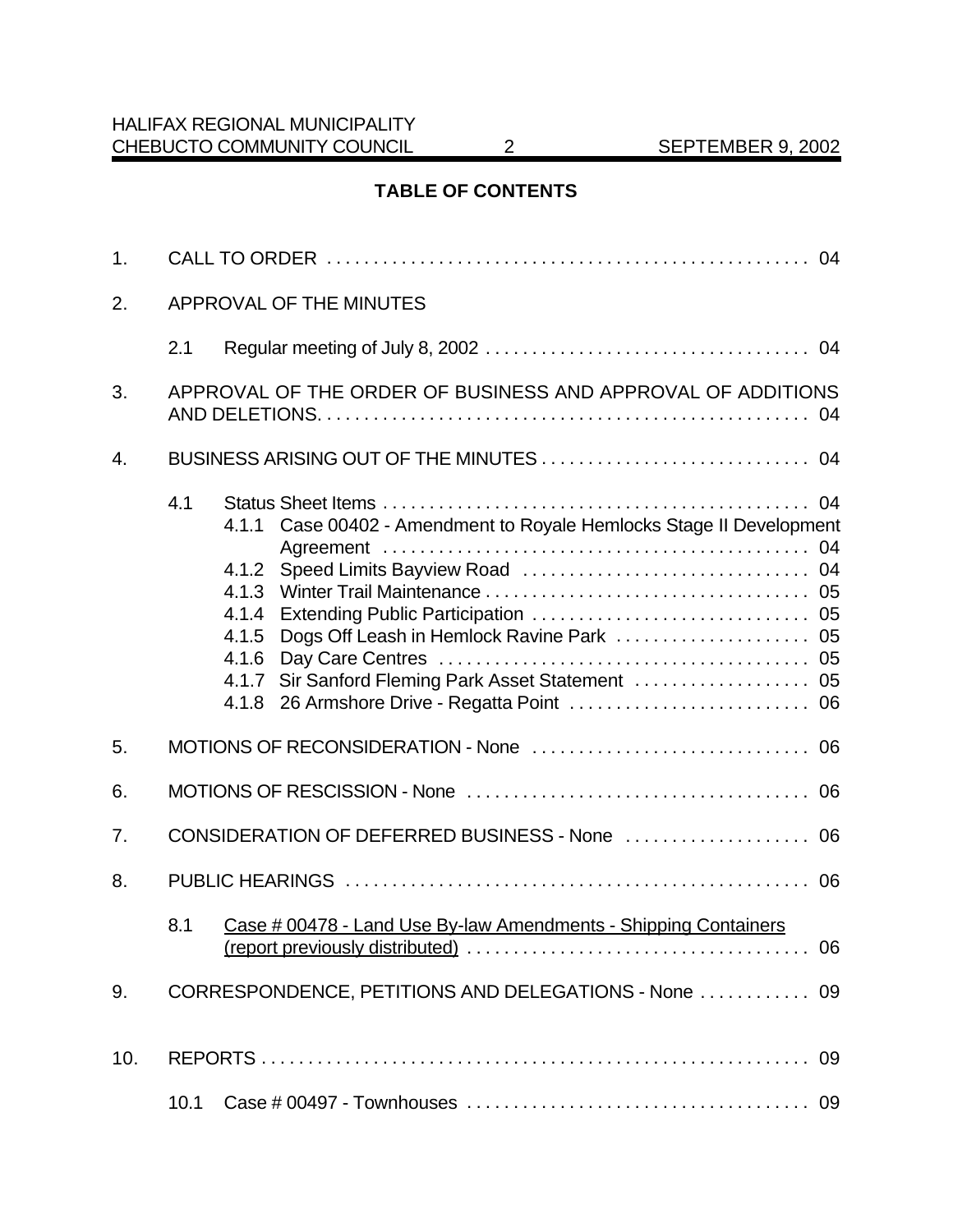|     |      | <b>HALIFAX REGIONAL MUNICIPALITY</b><br>CHEBUCTO COMMUNITY COUNCIL | 3 | SEPTEMBER 9, 2002                                                          |
|-----|------|--------------------------------------------------------------------|---|----------------------------------------------------------------------------|
| 11. |      |                                                                    |   |                                                                            |
| 12. |      |                                                                    |   |                                                                            |
|     | 12.1 |                                                                    |   | Appeal of the Development Officer's Decision to Approve an Application for |
|     | 12.2 |                                                                    |   | Case #00465 - Application for Development Agreement, Lot Abutting Civic    |
|     | 12.3 |                                                                    |   |                                                                            |
| 13. |      |                                                                    |   |                                                                            |
| 13. |      |                                                                    |   |                                                                            |
| 14. |      |                                                                    |   |                                                                            |
| 15. |      |                                                                    |   |                                                                            |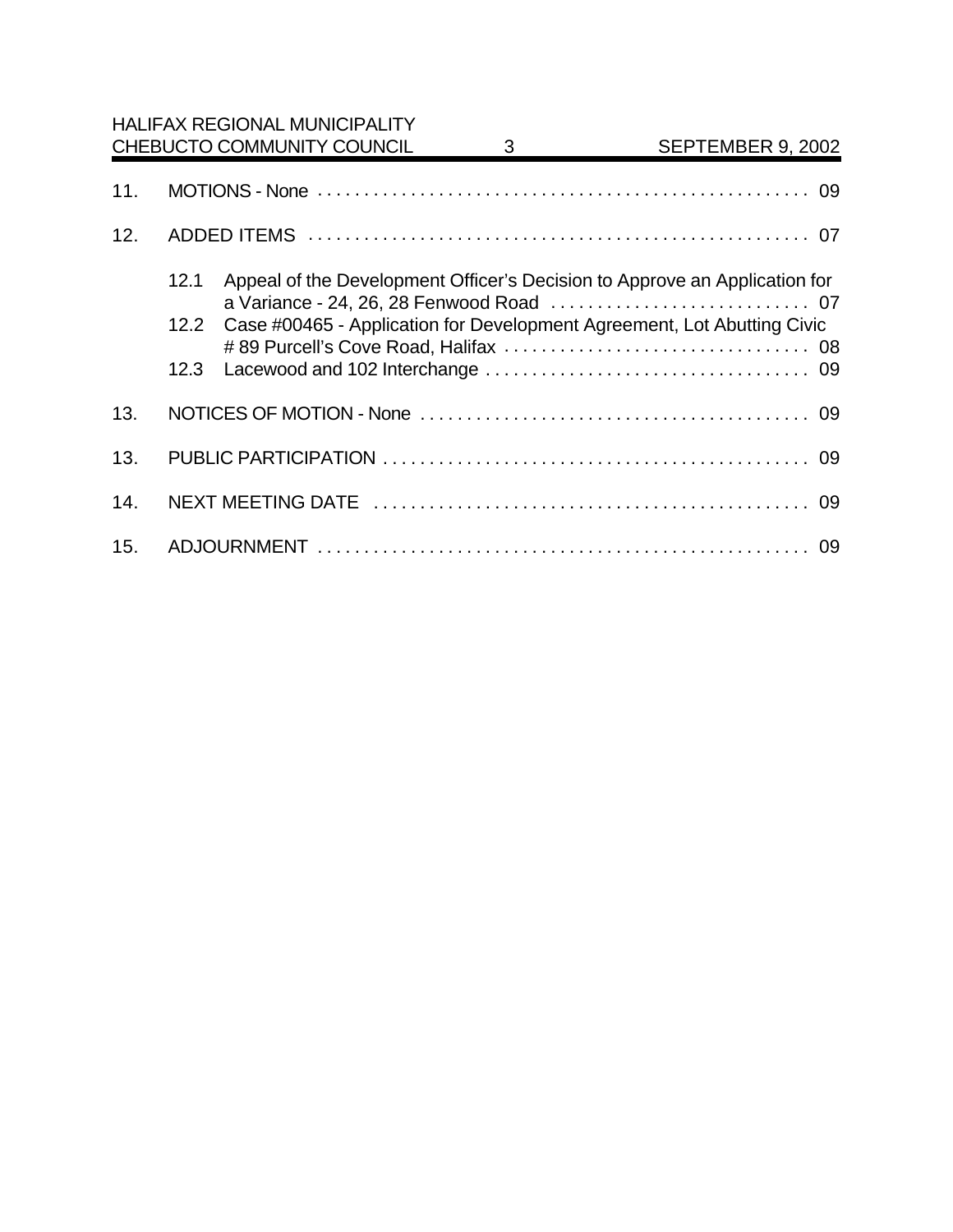# **1. CALL TO ORDER**

The meeting was called to order at 7:00 pm in the Keshen Goodman Library, 330 Lacewood Drive, Halifax.

# **2. APPROVAL OF MINUTES**

# **2.1 Regular Meeting - July 8, 2002**

**MOVED by Councillor Walker, seconded by Councilor Whalen, that the Minutes of the Regular Meeting held on July 8, 2002, be approved as circulated. MOTION PUT AND PASSED.**

# **3. APPROVAL OF THE ORDER OF BUSINESS AND APPROVAL OF ADDITIONS AND DELETIONS**

#### ADDED ITEMS:

| 12.1 | Appeal of Development Officer's Decision to Approve an Application for a Variance |
|------|-----------------------------------------------------------------------------------|
|      |                                                                                   |
|      | 12.2 Case # 00465: Application for Development Agreement, Lot Abutting Civic # 89 |
|      |                                                                                   |
|      |                                                                                   |

MOVE: Added items to be dealt with immediately following the Status Sheet Items.

**MOVED by Councillor Mosher, seconded by Councillor Walker that the Agenda be adopted as amended. MOTION PUT AND PASSED.**

#### **4. BUSINESS ARISING OUT OF THE MINUTES**

**4.1 Status Sheet Items**

# **4.1.1 Case 00402 - Amendment to Royale Hemlocks Stage II Development Agreement**

Awaiting report from staff.

#### **4.1.2 Speed Limits Bayview Road**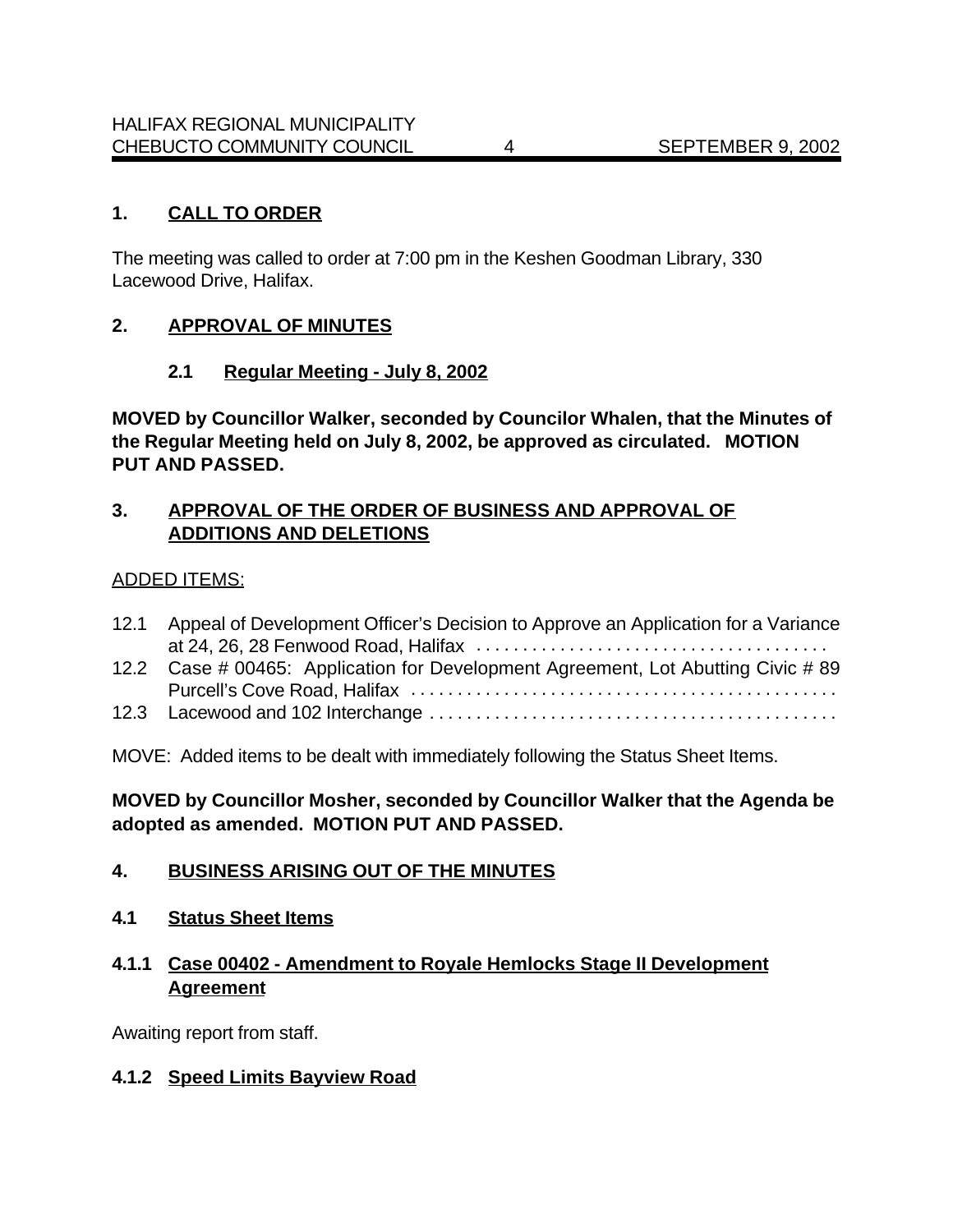Councillor Whalen commented that this issue is now urgent. She requested a letter be written to the Province, on behalf of the Chebucto Community Council, asking for permission to lower speed limits on Bayview Road and Flamingo Drive in Clayton Park.

# **4.1.3 Winter Trail Maintenance**

Mr. Peter Bigelow, Manager, Parks & Open Spaces, raised the following points during his oral report:

- HRM does not offer snow removal services for seasonal trails
- staff will perform litter pick-up/clean-up to the Sir Sanford Fleming Park, Frog Pond area and Hemlock Ravine Park. Mr. Bigelow commented that a general notice will go out to staff concerning this issue.
- ploughing/clearing of the trails along the power lines and Hemlock Ravine Park in Clayton Park West is not advisable as ice build-up could then become a problem on the gravel paths.
- possibility of snow and ice removal on stairs connecting the Frog Pond Trail and Fleming Drive will be reviewed by staff.

*To be removed from Status Sheet.*

# **4.1.4 Extending Public Participation for Planning on District 16**

Terms of Reference have been requested for the establishment of a Planning Advisory Committee. Further information expected for October meeting.

# **4.1.5 Dogs Off Leash in Hemlock Ravine Park**

Mr. Peter Bigelow, Manager, Parks & Open Spaces, raised the following points during his oral report:

- staff expressed concern with dogs off-leash in Hemlock Ravine Park due to the possibility of contamination to wells in the area
- three off -leash areas have been identified by staff and will be presented this fall as a Capital Budget item and at least one off-leash area will be in this vicinity

# **4.1.6 Day Care Centres**

Report expected for October.

# **4.1.7 Sir Sanford Fleming Park Asset Statement**

Mr. Peter Bigelow, Manager, Parks & Open Spaces gave an oral update on this matter.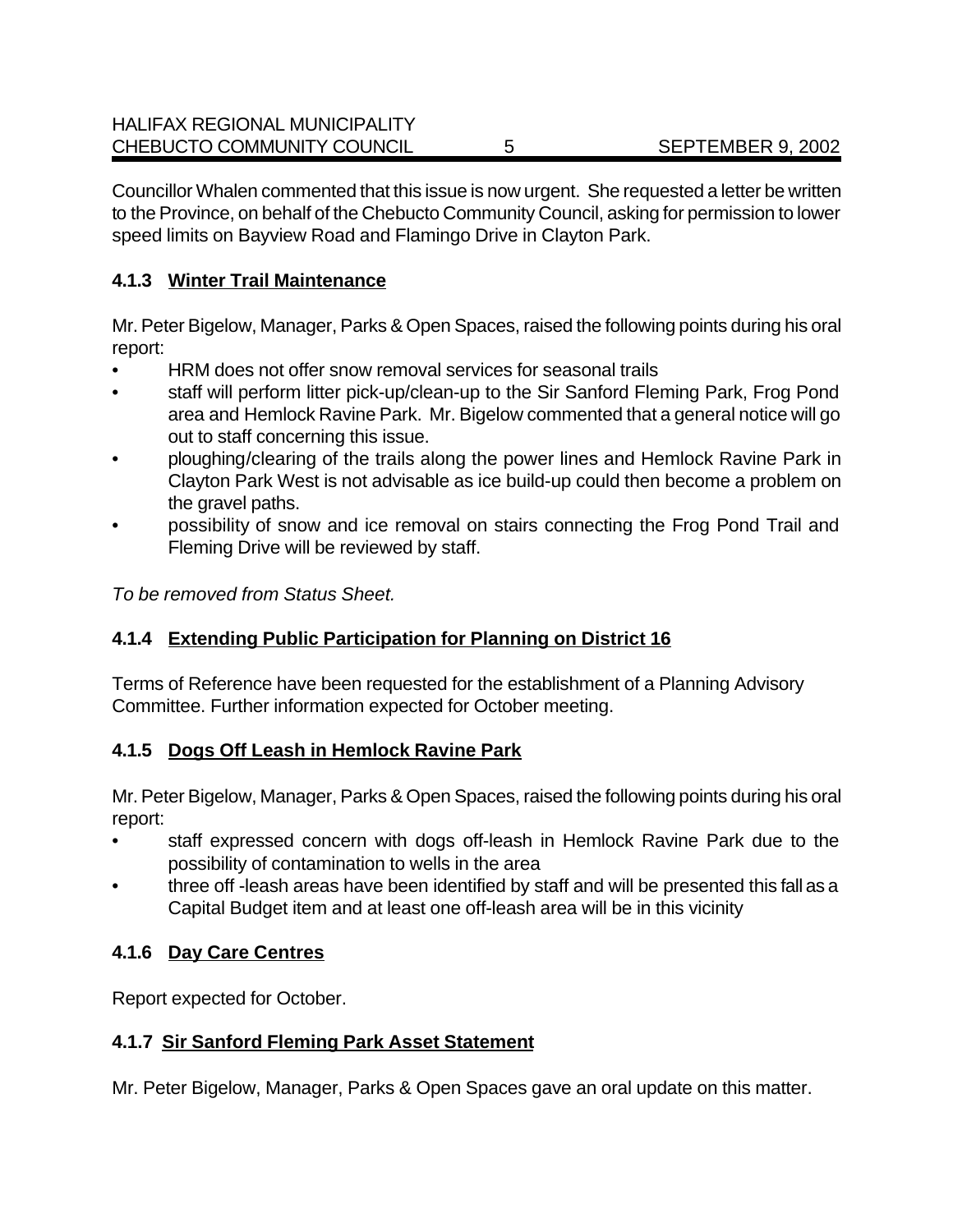• staff has met with the Sir Sanford Fleming Advisory Committee and are in the process of preparing the asset statement to forward to the Committee

# **4.1.8 26 Armshore Drive - Regatta Point**

• An Information report prepared by staff and dated September 3, 2002 was before the Committee.

The Committee requested that the report be faxed to Mr. Lee Fenwick, President of the Regatta Point Landowners Association.

*Item to be removed from Status Sheet.*

# **12. ADDED ITEMS**

See Section 12, page 7.

- **5. MOTIONS OF RECONSIDERATION None**
- **6. MOTIONS OF RESCISSION None**
- **7. CONSIDERATION OF DEFERRED BUSINESS- None**
- **8. PUBLIC HEARINGS**

# **8.1 Case # 00478 - Land Use By-law Amendments - Shipping Containers (report previously circulated)**

- Mr. Paul Sampson, Planner, gave a brief report on this issue.
- Staff report dated May 24, 2002 was circulated and a copy is on file in the Municipal Clerk's Office.

Mr. Sampson reported that staff are now initiating amendments to the land use by-laws throughout the region in all urban areas. The following point was raised during discussion:

< grandfathering of existing shipping containers used as accessory buildings may be possible if at time of placement on the property, all then-current regulations were adhered to.

Third and final call for speakers was given.

# **MOVED by Councillor Walker, seconded by Councillor Whalen to close the public**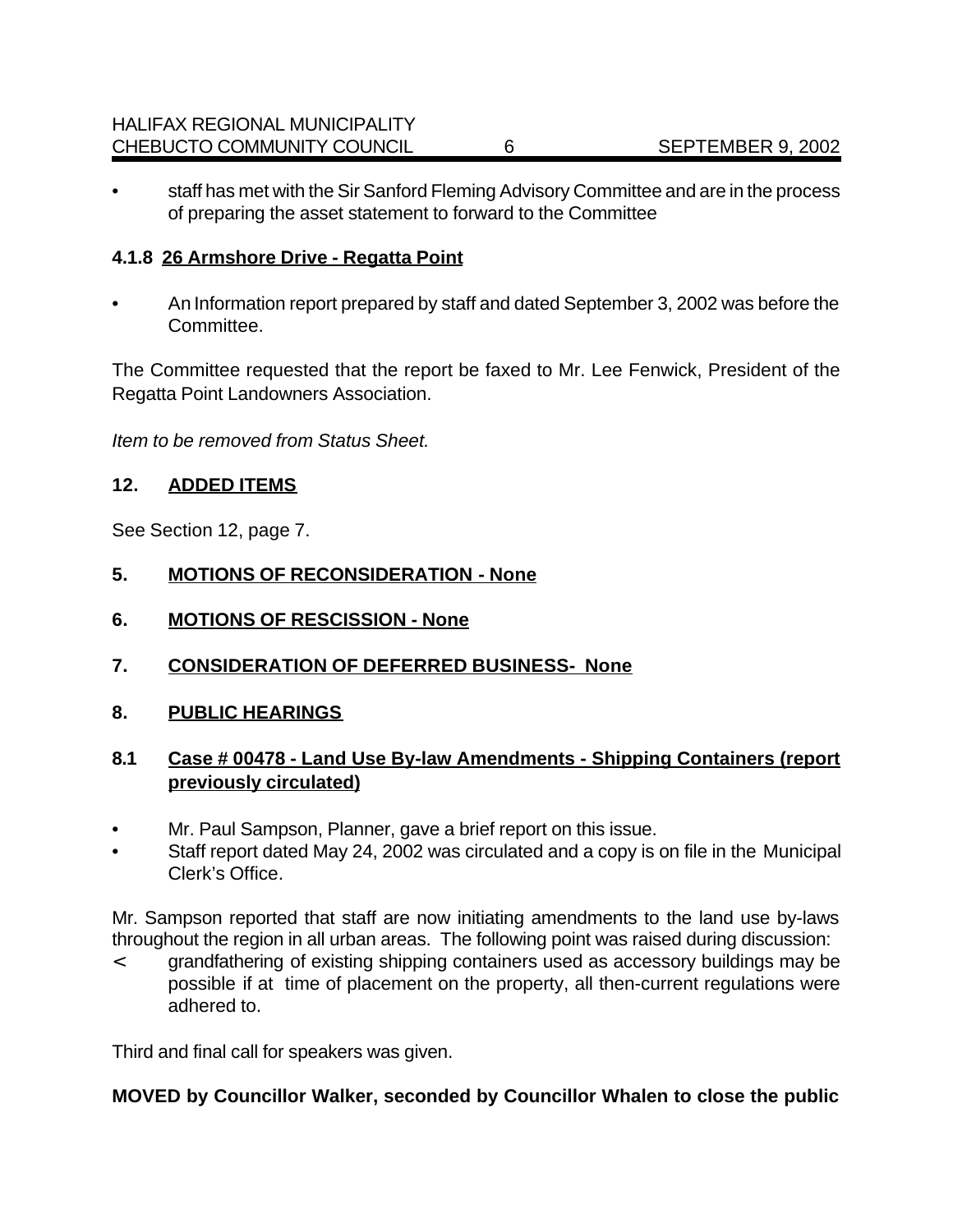#### **hearing. MOTION PUT AND PASSED**

**MOVED by Councillor Mosher, seconded by Councillor Walker that Chebucto Community Council approve the amendments to the Halifax Peninsula and Mainland Land Use By-laws as shown in Attachment 1 and 2 of the staff report dated May 24, 2002 regarding the use of Shipping Containers as accessory buildings. MOTION PUT AND PASSED**

#### **9. CORRESPONDENCE, PETITIONS AND DELEGATIONS - None**

# **10. REPORTS**

#### **10.1 Case # 00497 - Townhouses**

• Staff report dated, August 21, 2002, was circulated.

**MOVED by Councillor Adams, seconded by Councillor Mosher that Chebucto Community Council give first reading to the proposed amendments to the Halifax Peninsula and Mainland Land Use Bylaws as contained in Appendix A and to schedule the public hearing for October 7, 2002. MOTION PUT AND PASSED**

#### **11. MOTIONS- None**

#### **12. ADDED ITEMS**

# **12.1 Appeal of the Development Officer's Decision to Approve an Application for a Variance - 24, 26, 28 Fenwood Road.**

• Mr. Steven Higgins, Development Officer, presented the staff report dated, August 30, 2002.

Mr. Higgins reviewed the criteria staff followed in considering the variance application and referred to information outlined in the circulated report.

Mr. Wayne Harvey, Property Owner, indicated that his Architect, Mr. Doug Miller, would speak to this issue on his behalf.

Mr. Miller commented that the 5' reduction in setback would allow them to construct the house closer to street level which would be good for the market value as well as design value. A Geo-technical Engineering firm was hired to review the condition of the slope. Mr. Miller commented that a very careful site drainage plan was submitted and no erosion condition was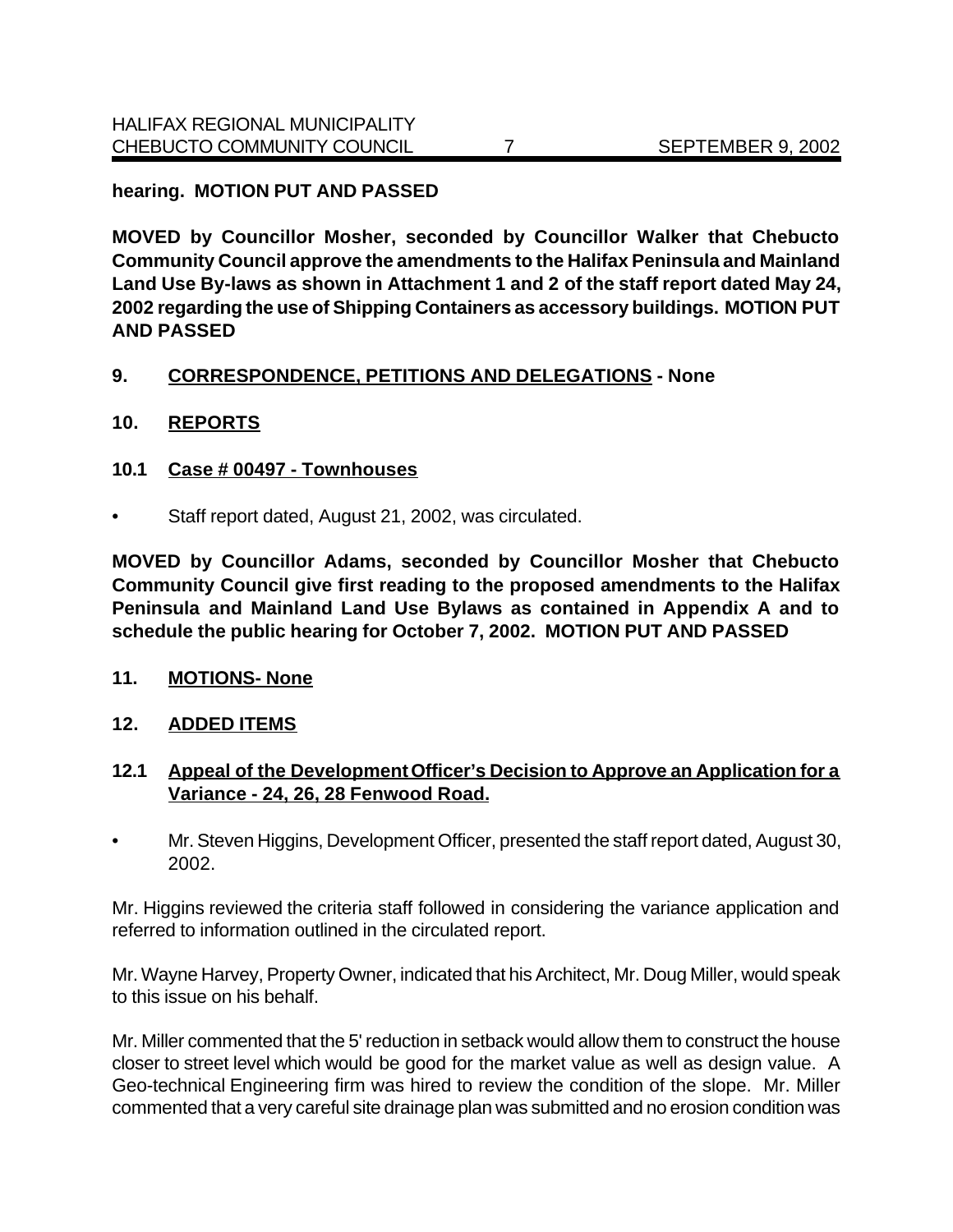| <b>HALIFAX REGIONAL MUNICIPALITY</b> |                   |
|--------------------------------------|-------------------|
| CHEBUCTO COMMUNITY COUNCIL           | SEPTEMBER 9, 2002 |

left unconsidered. Without the 5' reduction, construction would necessitate a 16 x 16 square structural peg driven into the hardpan which would be the bearing point and stability for threestorey structure at the back. Mr. Miller confirmed that the master lot grading and drainage plan, approved by HRM, shows an interlinking retaining wall between the properties.

Mr. Harvey, Property Owner, commented that the 15' setback would save some mature pine trees on the property.

# **PUBLIC SPEAKERS**

Ms. Vera Dutin, 33 Fenwood Road, commented that she has resided at this address for 41 years and for 33 years there has been a problem with water in the basement due to the many rivers running underneath. She further commented that the properties are moving and the land is sinking. Ms. Dutin expressed her concern with the reduction in the setback causing more problem with land stability. She also expressed concern that the only protection around the construction site was a snowfence.She further commented that Fenwood Road has not been paved since 1963.

Third and final call was given for public speakers. Hearing no further speakers, the public hearing was closed.

Councillor Mosher requested a report from staff regarding the protection of construction sites and the use of snowfences as a means of protection**.** She also responded to Ms. Dutin's concern regarding paving on Fenwood Road and stated that it is in the budget and the road will be resurfaced next year.

Councillor Adams commented that staff would investigate the issue of flooding in Ms. Dutin's area**.**

Councillor Mosher suggested deferring the matter for one month in order for Engineering to assess the situation regarding flooding. Mr. Harvey, Property Owner, expressed economic hardship with a further delay as he has waited two months for this Public Hearing.

Placing the motion on the floor for discussion, it was **MOVED by Councillor Mosher, seconded by Councillor Walker that Chebucto Community Council uphold the Development Officer's decision from staff report dated August 30, 2002 to approve the variance for 24, 26, 28 Fenwood Road. MOTION PUT AND PASSED** with Councillor Mosher voting against.

# **12.2 CASE # 00465 - Application for Development Agreement, Lot abutting Civic # 89 Purcell's Cove Road, Halifax**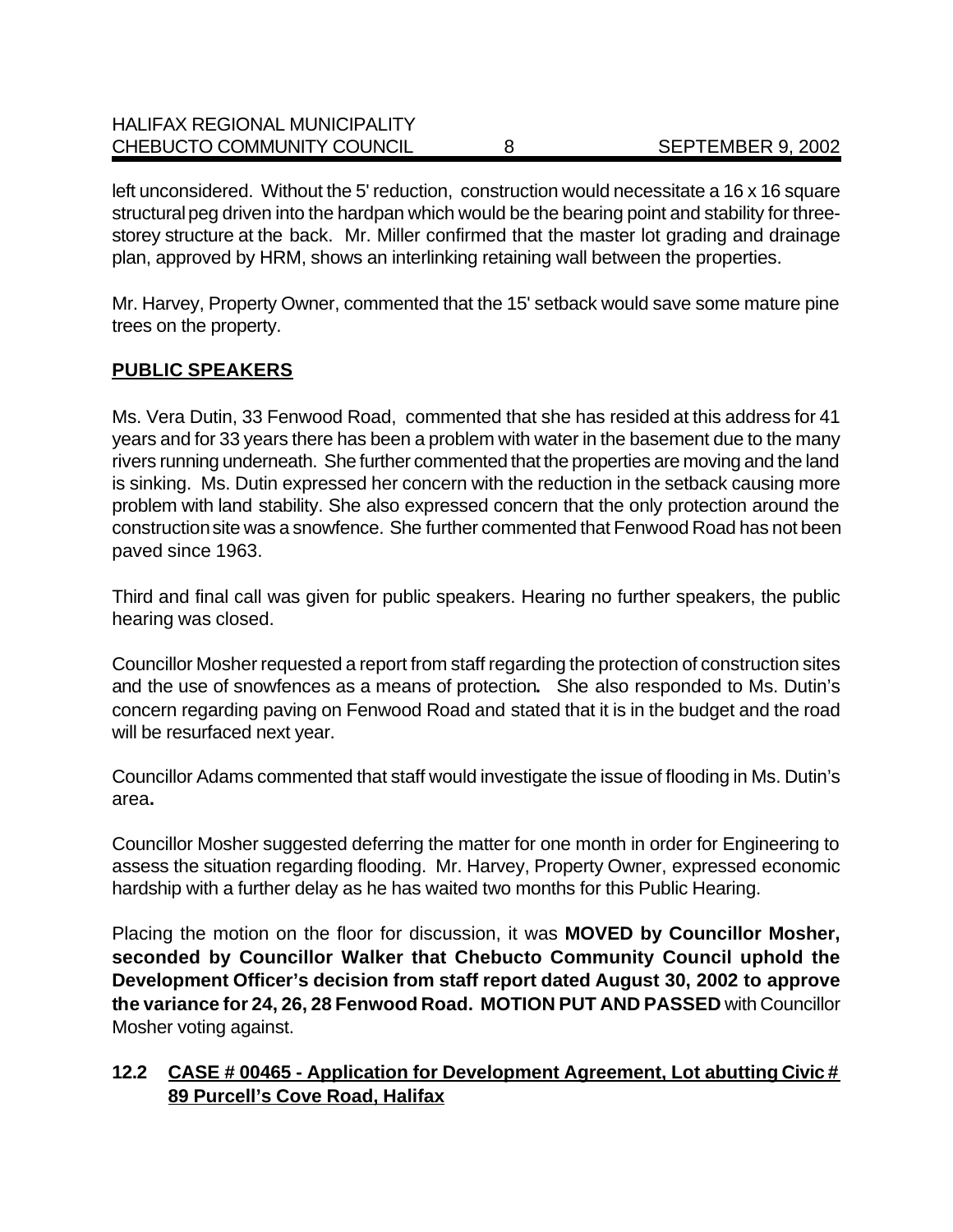Staff report dated September 4, 2002 was circulated.

**MOVED by Councillor Mosher, seconded by Councillor Walker that Chebucto Community Council give notion of motion to consider an application by George Sotiropoulos for a development agreement on his property abutting 89 Purcell's Cove Road, Halifax and to schedule a public hearing for October 7, 2002. MOTION PUT AND PASSED**

Councillor Mosher requested that Planning address all concerns in the letter from Mr.Tweel before the Public Hearing and that the response be in writing to Mr. Tweel.

#### **12.3 Lacewood and 102 Interchange**

**MOVED by Councillor Whalen, seconded by Councillor Walker that Chebucto Community Council urge HRM staff to pursue the agreement with the Province to cost share expansion to eight lanes on the Lacewood and 102 Interchange, and that HRM staff construct the sidewalks, as per agreement, by fall of 2002. MOTION PUT AND PASSED UNANIMOUSLY.**

Councillor Walker requested a follow-up report from staff for the October 7, 2002 meeting. **13. NOTICES OF MOTION- None**

# **14. PUBLIC PARTICIPATION**

Mr. Hiram Tiller, Clayton Park West, commented that he was pleased to see traffic lights on Parkland and Lacewood. He also commented on the Parkview expansion and congratulated Chebucto Community Council for moving this issue forward. He expressed concern with the traffic flow in HRM and mentioned various problem areas in HRM such as Parkland Drive, Northwest Arm Drive, Lacewood Drive, Langbrae, Bayers Road and Regency Drive.

#### **15. NEXT MEETING DATE**

Monday, October 7, 2002 at 7:00 pm in the Keshen Goodman Library.

#### **16. ADJOURNMENT**

# **MOVED by Councillor Walker, seconded by Councillor Whalen that the meeting be adjourned. MOTION PUT AND PASSED**